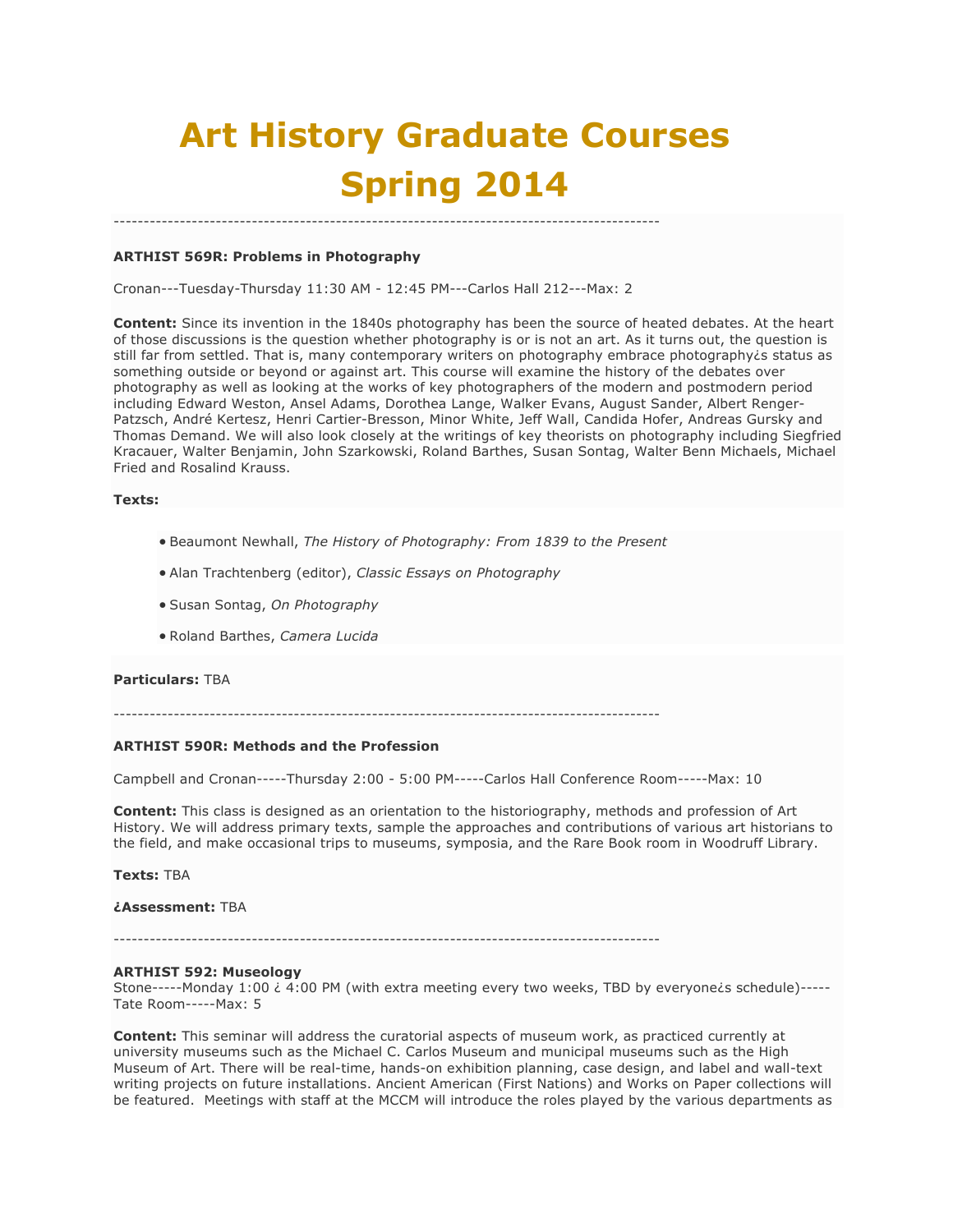they work together to create these installations.

**Texts:** No text. Articles on Blackboard and independent research.

**Assessment:** Two presentations (20 minutes each) and two projects (involving case designs, labels, program concepts, and audioguide scripts), one relating to WOP projects for 2014-2015 and one to First Nations pieces (in Threads of Time: Tradition and Change in Indigenous American Textiles, planned for Spring 2017).

#### **Prerequisites:** None

#### -------------------------------------------------------------------------------------------

## **ARTHIST 592: Introduction to Graphics and Computer-Aided Design**

Shpuza---------Tuesday 5:00 ¿ 8:00 PM ----------Schwartz 134----------Max: 2

**Content:** This course is designed to provide students interested in architecture with a basic understanding of computer-aided design and graphic analysis. Emphasizing a hands-on approach, the course is structured around two projects which are designed to let students explore the potential of the computer, not merely as a drafting and presentation instrument but as an active analytical and design aid. Permission required prior to enrollment.

## **Texts:** TBA

**Particulars:** Students will be responsible for reading and class discussion, as well as projects that will have significant research and visualization components, resulting in a final paper.

-------------------------------------------------------------------------------------------

#### **ARTHIST 596R: Internship**

#### **Coordinator:** Faculty

May be repeated with permission from the director of internships. Interns must be nominated by the department for internships at the Michael C. Carlos Museum, the High Museum of Art, and elsewhere. Variable credit.

-------------------------------------------------------------------------------------------

## **ARTHIST 597R: Directed Study**

Faculty; variable credit.

-------------------------------------------------------------------------------------------

#### **ARTHIST 599R: Thesis Research (Permission only)**

-------------------------------------------------------------------------------------------

## **ARTHIST 729: Roman Art in the Michael C. Carlos Museum and Current Issues in Roman Art History**

Varner --------- Tuesday 1:00 - 4:00 PM-------------------Tate Room------------------Max: 10

**Content:** The Michael C. Carlos Museum has amassed an impressive collection of ancient Roman art. This seminar will extensively examine the portraits, reliefs, sarcophagi, statuary, funerary urns, gems and ceramics housed in the museum and situate them within broader trends and current theoretical frameworks in Roman art historical discourse. In addition, students will work closely with individual objects in the museum and the seminar will address important issues of social, political, historical and aesthetic meaning, as well as context, reception, and production. The seminar will also address issues of collecting (several pieces in the Museum have provenance histories stretching back to the 16th, 17th, 18th and early 19th centuries), conservation and museum display.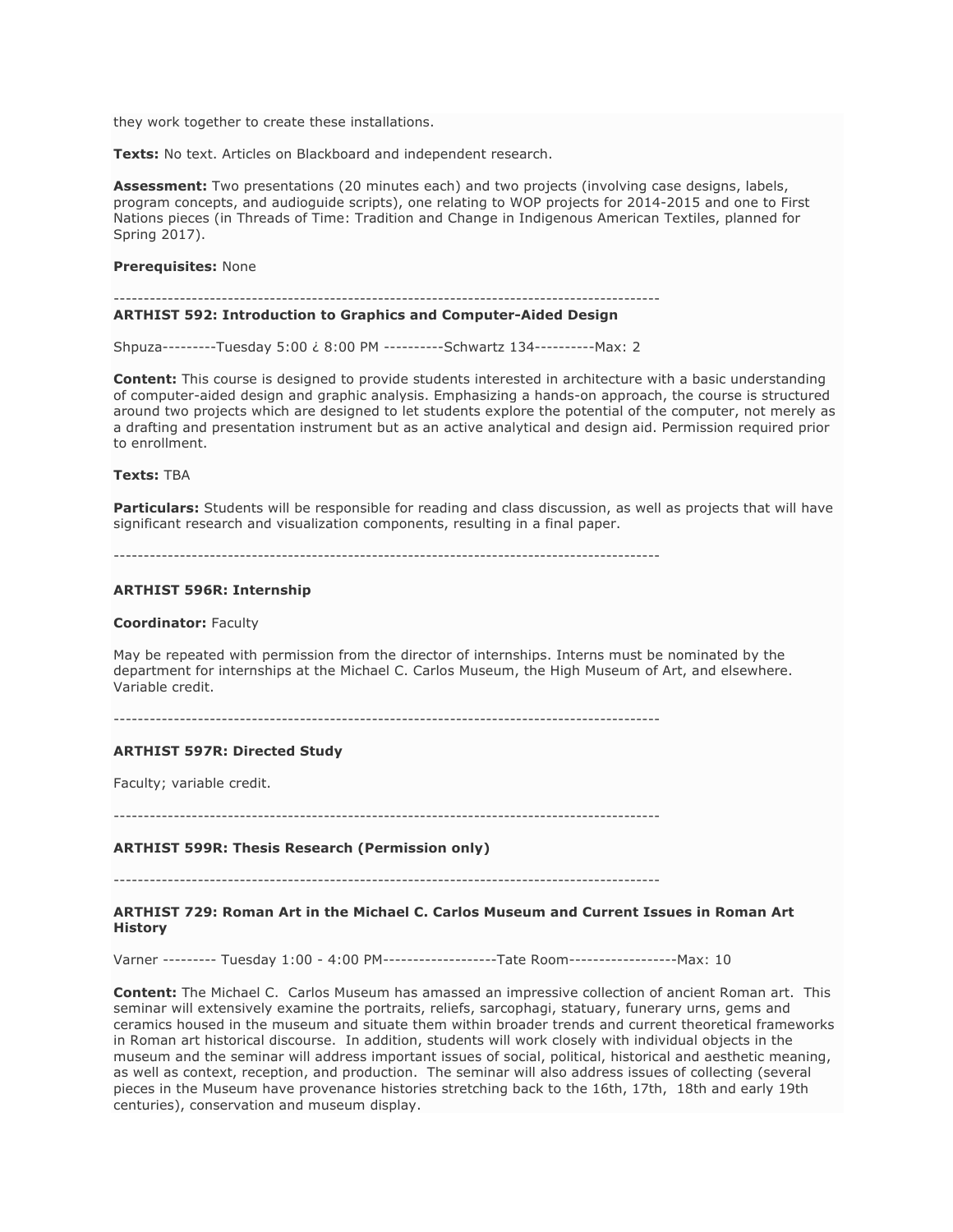## **Recommended Texts:** TBA

#### **Assessment:** TBA

-------------------------------------------------------------------------------------------

## **ARTHIST 759R: The Wierix Family of Antwerp, 1560-1620**

Melion-------- Friday 11:00 - 2:00 PM-------- ¿¿Carlos Hall Conference Room--------Max: 15

**Content:** We shall be studying reproductive prints and print series produced in Antwerp by the city*is* major engravers¿Jan, Hieronymus, and Antoon Wierix. Amongst the topics to be considered are the form, function, and meaning of the `fine style¿ promulgated by the Wierix family, the image theory that undergirds print production in Antwerp, the discursive and hermeneutic practices sponsored by reproductive print publishers and their engravers of choice, the uses to which prints were put as instruments of proof, argument, and authority, and last but not least, the proliferation of new kinds of amalgamated image and text, such as the emblem. The seminar will be taught in conjunction with an exhibition of Wierix prints, set to open at the Carlos Museum in February.

**Requirements:** a research paper and participation in weekly discussions of assigned reading.

#### ¿**Assessment:** TBA

-------------------------------------------------------------------------------------------

#### **ARTHIST 791: Teaching Art History**

Merrill------- Wednesday 1:00 - 2:50 PM -------Carlos Hall Conference Room-------MAX: 10

**Content:** ARTHIST 790/791 is designed to meet the Graduate School (TATTO) requirement for a teacher training course for students in art history. It is required of those graduate students serving as TAs in ARTHIST 101/102, and is offered in concert with their teaching experience in those courses.

**Texts:** Stokstad and Cothren, *Art History*, 5th ed.

#### **Assessment:** TBA

**Prerequisites:** ARTHIST 790

-------------------------------------------------------------------------------------------

## **ARTHIST 796R: Internship**

Coordinator: Faculty

May be repeated with permission from the director of internships. Interns must be nominated by the department for internships at the Michael C. Carlos Museum, the High Museum of Art, and elsewhere. Variable credit.

-------------------------------------------------------------------------------------------

## **ARTHIST 797R: Directed Study**

Coordinator: Faculty Variable credit (1-12)

-------------------------------------------------------------------------------------------

## **ARTHIST 798R: Exam Preparation**

Coordinator: Faculty Variable credit (1-12)